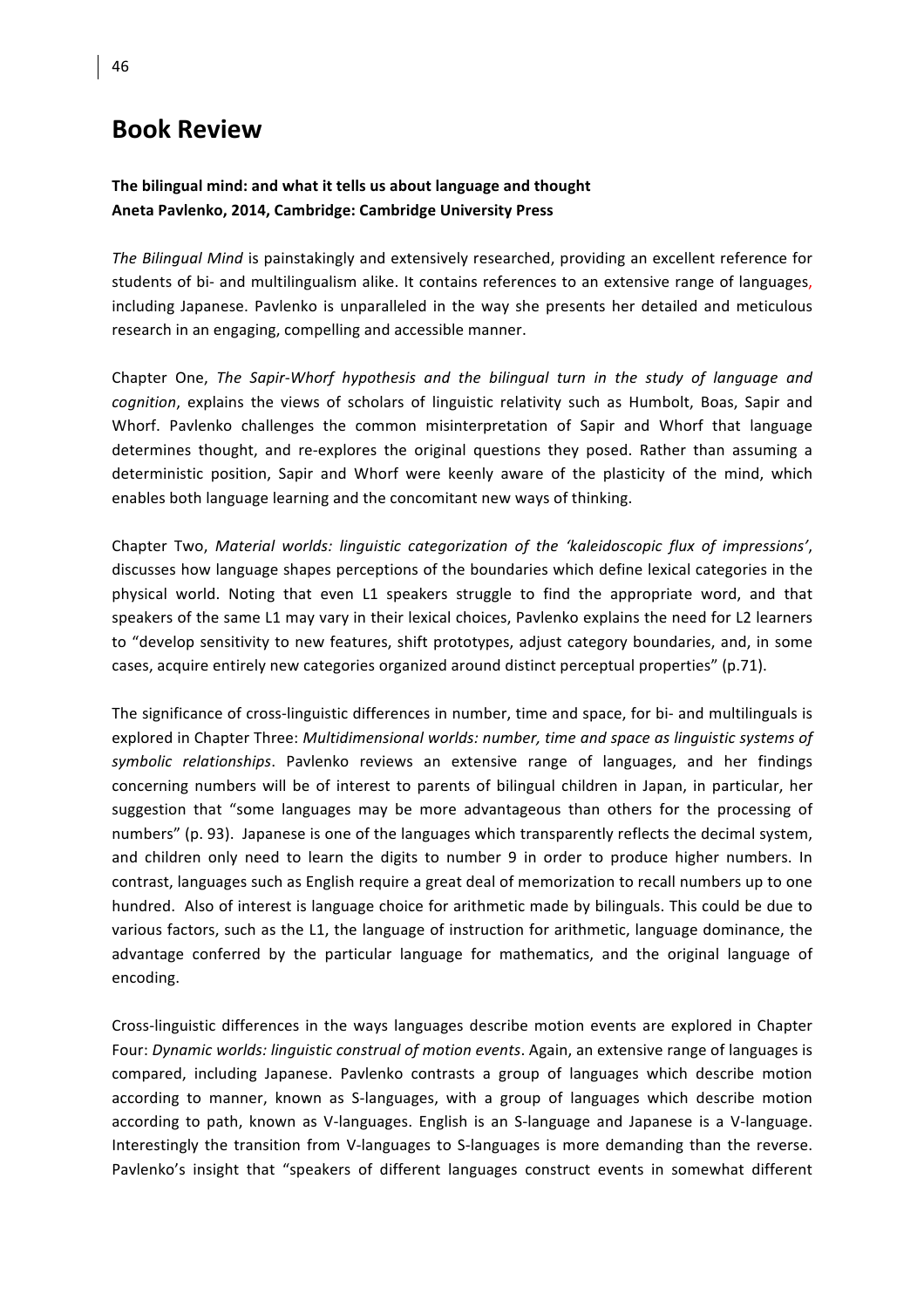ways" (p.160) will fascinate readers; the tense systems of the respective languages constrain the way speakers perceive the passing of events.

Autobiographical memory for bilinguals is discussed in Chapter Five, Narrative worlds: locating *ourselves in storylines*. The language of encoding of experiences affects the language of recall. There are considerable differences in the kinds of memories which are stored in the minds of speakers of particular languages because of "cross-linguistic variation in narrative socialization practices" (p. 186). Furthermore there are a range of coherence systems for bilinguals, ranging from "one *language* one personality<sup>"'</sup> (p.198), "the *inbetween* system" in which the self is positioned at the intersection of the languages, "the *language* of the self system" which means that only one of the bilingual's languages is the true expression of the self, to the "*language-independent self*" in which the self is unitary and expressed through the prism of the different languages (p.199).

Chapter Six, *Discursive worlds: inner speech, interpretive frames, and the accomplishment of intersubjectivity*, explores the act of thinking in more than one language. It describes the polyphony of voices which may invade the bilingual's mental space, and cites the well-known biography of Kyoko Mori (1997) who suffered loss of her L1 Japanese in favour of English, for the depths of selfexpression. An additional finding is that a bilingual's languages offer them a range of different avenues for interpreting reality, such as different vocabulary, metaphors and scripts. When bilinguals change languages, they may be triggered to realign their interpretive frames.

Of particular interest to parents of bilingual children in Japan will be Chapter Seven: *Emotional worlds, emotion categorization, affective processing, and ascription of significance*. Pavenko challenges the assumptions of many that the emotions we currently identify in English can be generalized to other cultures and other times. Bilinguals may need to express their emotions according to the conventions of the language in question in order to be comprehensible to their interlocutors (p.262). Pavlenko describes the need for "affective re-socialization" (p.277) for speakers moving between cultures, in which they may either need to restrict their expressiveness in some cultures, or express themselves more freely and openly in others. Describing the differences in emotional expressiveness when moving back from America to Japan, Pavlenko again cites Kyoko Mori (1997), who is viewed by her Japanese relatives as being too soft when she sheds tears too readily, and does not show adequate restraint by Japanese standards (p.278).

Another important theme of this chapter is the contrasting experience of bi- and multilingual writers when writing prose and poetry. Poetry is more intimately connected with the emotions than prose, and therefore bi- and multilingual writers may prefer to write poetry in their first language, and yet be adept at writing prose in the language(s) learnt subsequently. This reminded me of how onerous it was as the mother of a child in a Japanese primary school when the homework was to write a haiku. Nevertheless, the greater emotional detachment of the L2 or LX learnt after adolescence can also provide advantages. Bilinguals undertaking therapy may prefer the second language because of the greater emotional control it may afford them.

Chapter Eight, *The bilingual mind and what it tells us about language and cognition: some renegade thoughts*, discusses the notion of cognitive dissonance, which occurs when speakers of one language are forced to reorient and remap their existing concepts to make sense of those which fit another